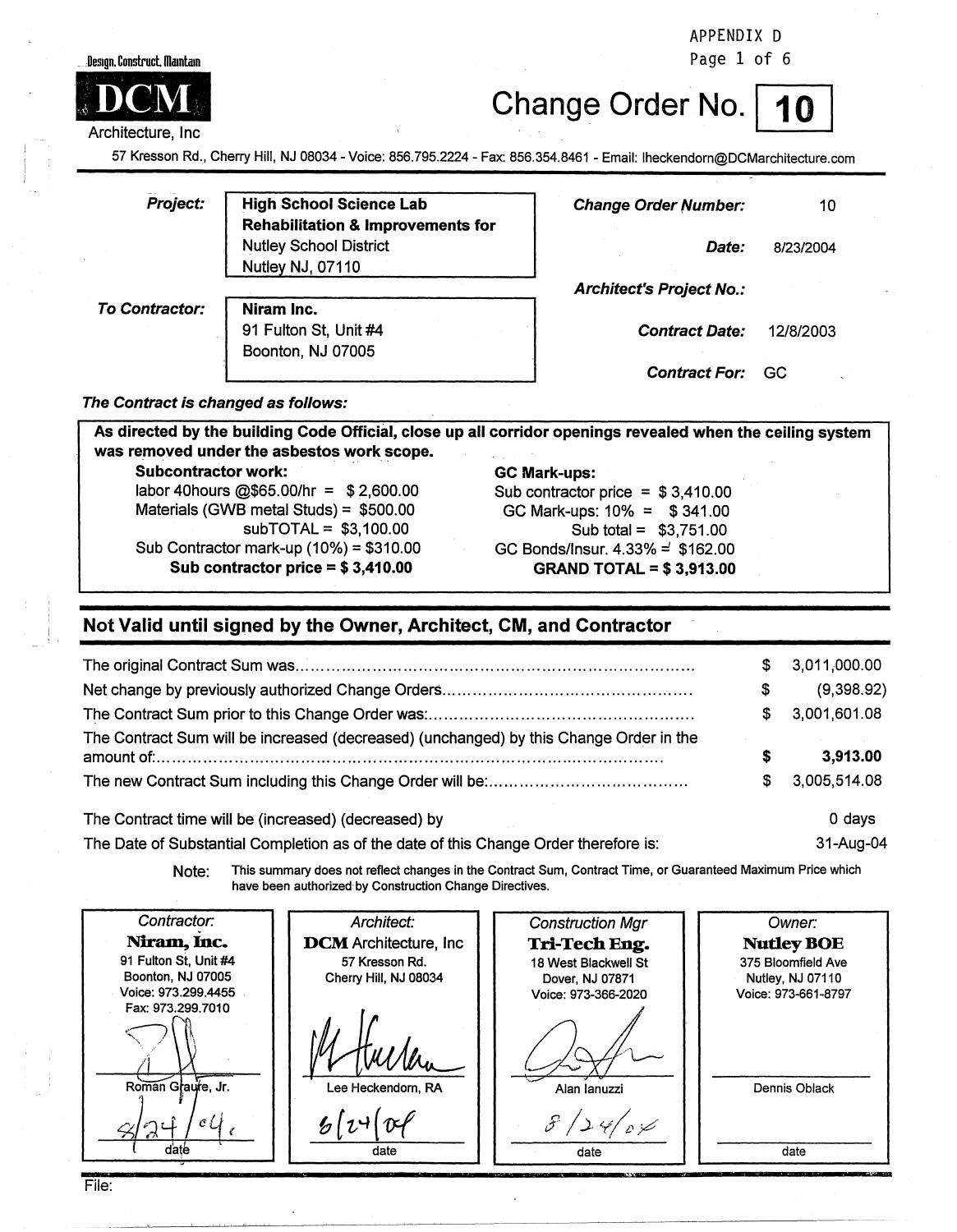

**Change Order No.** 

57 Kresson Rd., Cherry Hill, NJ 08034 - Voice: 856.795.2224 -Fax: 856.354.8461 - Email: lheckendorn@DCMarchitecture.com

| <b>Project:</b>       | <b>High School Science Lab</b><br><b>Rehabilitation &amp; Improvements for</b> | <b>Change Order Number:</b>     | 11        |  |
|-----------------------|--------------------------------------------------------------------------------|---------------------------------|-----------|--|
|                       | <b>Nutley School District</b>                                                  | Date:                           | 8/23/2004 |  |
|                       | Nutley NJ, 07110                                                               |                                 |           |  |
|                       |                                                                                | <b>Architect's Project No.:</b> |           |  |
| <b>To Contractor:</b> | Niram Inc.                                                                     |                                 |           |  |
|                       | 91 Fulton St, Unit #4                                                          | <b>Contract Date:</b>           | 12/8/2003 |  |
|                       | Boonton, NJ 07005                                                              |                                 |           |  |
|                       |                                                                                | <b>Contract For:</b>            | GC        |  |

**The Contract is changed as follows:** 

**Finish work required to complete 2nd floor caused by unforeseen conditions revealed through demolition work as well as to complete new mecahanical work in the contract. Work includes encasing exposed piping and finishing unplastered walls revealed behind removed cabinets.** 

Additional Carpentry:<br>(25 man-days x 8 hrs ) x \$65/hr = \$13,000.00 due to increased depth and Additional Materials (GWB) = \$ 1,200.00 called Trespa (327 LF of required sills):

due to increased depth and premium for alternate material **Added registers (to vent piping)** Slate costs: 327 LF, 7" deep, @\$10.40/LF = (\$3,400.00)<br>(8) - 72" x 4" and (8) - 12" x 12" = \$1,800.00 Trespa (alt Mat'l) 167 LF. 7" deep @\$14/LF = \$2,338.00 Trespa (alt Mat'l) 167 LF, 7" deep @ \$14/LF = \$2,338.00 Trespa (alt Mat'I) 160 LF, 20" deep@ \$28/LF = \$4,480.00 Net cost change  $= $3,417.00$ 

**SubTotals** = **\$19,417** + **GC Mark up (10%) \$1,942** + **Bonds/Insur (4.33** %) **925.00** = **\$22,284.00** 

#### **Not Valid until signed by the Owner, Architect, CM, and Contractor**

|                                                                                        | S  | 3,011,000.00  |
|----------------------------------------------------------------------------------------|----|---------------|
|                                                                                        | S. | (5,485.92)    |
|                                                                                        | S  | 3,005,514.08  |
| The Contract Sum will be increased (decreased) (unchanged) by this Change Order in the | S  | 22,284.00     |
|                                                                                        | S  | 3,027,798.08  |
| The Contract time will be (increased) (decreased) by                                   |    | 0 days        |
| The Date of Substantial Completion as of the date of this Change Order therefore is:   |    | $31 - Aug-04$ |
|                                                                                        |    |               |

**Note:** This summary does not reflect changes in the Contract Sum, Contract Time, or Guaranteed Maximum Price which have been authorized by Construction Change Directives.

Contractor: Architect: Construction Mgr Owner: Niram, Inc. **DCM** Architecture, Inc. **Tri-Tech Eng. NutleyBOE**  91 Fulton St, Unit #4 57 Kresson Rd. 375 Bloomfield Ave 18 West Blackwell St Boonton, NJ 07005 Cherry Hill, NJ 08034 Dover, NJ 07871 Nutley, NJ 07110 Voice: 973.299.4455 Voice: 973-366-2020 Voice: 973-661-8797 Fax: 973.299.7010 Roman Graure, Jr. Alan Ianuzzi Dennis Oblack date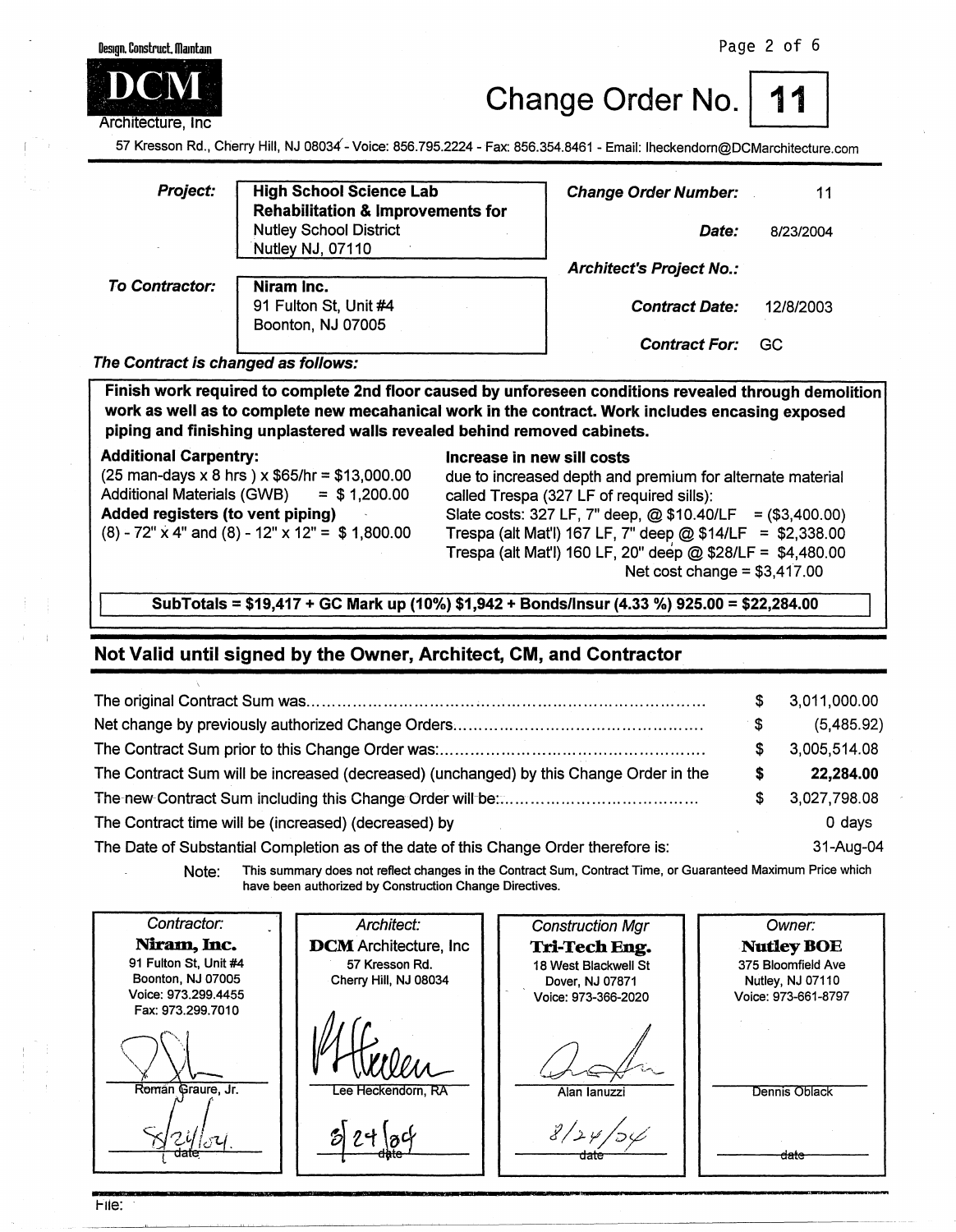Page 3 of 6



#### Architecture, Inc.

## Change Order No. | 12



/

57 Kresson Rd., Cherry Hill, NJ 08034 - Voice: 856.795.2224 - Fax: 856.354.8461 - Email: lheckendorn@DCMarchitecture.com

| <b>Project:</b>                     | <b>High School Science Lab</b><br><b>Rehabilitation &amp; Improvements for</b> | <b>Change Order Number:</b>     | 12        |
|-------------------------------------|--------------------------------------------------------------------------------|---------------------------------|-----------|
|                                     | <b>Nutley School District</b><br>Nutley NJ, 07110                              | Date:                           | 8/23/2004 |
|                                     |                                                                                | <b>Architect's Project No.:</b> |           |
| <b>To Contractor:</b>               | Niram Inc.<br>91 Fulton St, Unit #4<br>Boonton, NJ 07005                       | <b>Contract Date:</b>           | 12/8/2003 |
|                                     |                                                                                | <b>Contract For:</b>            | GC        |
| The Contract is changed as follows: |                                                                                |                                 |           |
|                                     | CREDIT not to replace ceiling tiles in existing grids as specified             |                                 |           |
| Labor:<br><b>Materials:</b>         | $(10$ Man-days x 8 hrs) x \$65/hr = \$5,200.00                                 |                                 |           |
|                                     | $7,200$ sf x \$1.70/ sf = \$12,240.00                                          |                                 |           |
|                                     | <b>TOTAL Credit = \$17,440.00</b>                                              |                                 |           |
|                                     |                                                                                |                                 |           |
|                                     |                                                                                |                                 |           |

#### **Not Valid until signed by the Owner, Architect, CM, and Contractor**

|                                                                                        |   | \$3,011,000.00 |
|----------------------------------------------------------------------------------------|---|----------------|
|                                                                                        | S | 16,798.08      |
|                                                                                        |   | 3,027,798.08   |
| The Contract Sum will be increased (decreased) (unchanged) by this Change Order in the | S | (17, 440.00)   |
|                                                                                        |   | 3,010,358.08   |
| The Contract time will be (increased) (decreased) by                                   |   | 0 days         |
| The Date of Substantial Completion as of the date of this Change Order therefore is:   |   | $31 - Aug-04$  |

**Note:** This summary does not reflect changes in the Contract Sum, Contract Time, or Guaranteed Maximum Price which have been authorized by Construction Change Directives.

Contractor: Architect: Construction Mgr Owner: Niram, Inc. **DCM** Architecture, Inc **Tri-Tech Eng. NutleyBOE**  91 Fulton St, Unit #4 57 Kresson Rd. 18 West Blackwell St 375 Bloomfield Ave Boonton, NJ 07005 Cherry Hill, NJ 08034 Nutley, NJ 07110 Dover, NJ 07871 Voice: 973.299.4455 Voice: 973-366-2020 Voice: 973-661-8797 Fax: 973.299.7010 Roman Graure, Jr. Alan lahuzzi Dennis Oblack ' *i } t?j,* - *I I* ci >-Y- *<sup>I</sup>*t> *·-r-* da te · /  $8/24/24.$ date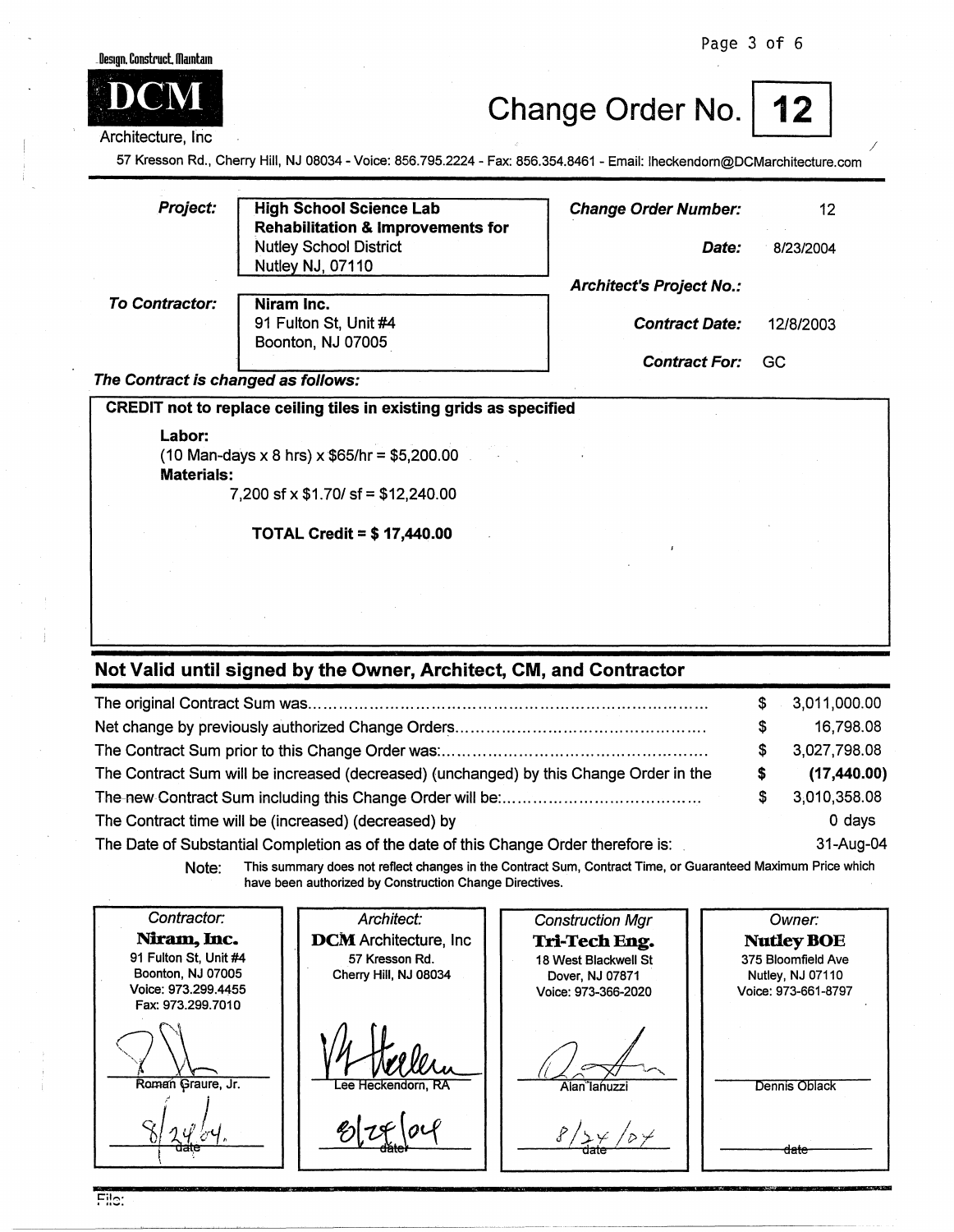Page 4 of 6



Change Order No. | 13

57 Kresson Rd., Clierry Hill, NJ 08034 - Voice: 856.795.2224 - Fax: 856.354.8461 - Email: lheckendorn@DCMarchitecture.com

| Project:              | <b>High School Science Lab</b><br><b>Rehabilitation &amp; Improvements for</b> | <b>Change Order Number:</b>     | 13        |
|-----------------------|--------------------------------------------------------------------------------|---------------------------------|-----------|
|                       | <b>Nutley School District</b><br>Nutley NJ, 07110                              | Date:                           | 8/23/2004 |
|                       |                                                                                | <b>Architect's Project No.:</b> |           |
| <b>To Contractor:</b> | Niram Inc.<br>91 Fulton St, Unit #4<br>Boonton, NJ 07005                       | <b>Contract Date:</b>           | 12/8/2003 |
|                       |                                                                                | <b>Contract For:</b>            | GC        |

#### **The Contract is changed as follows:**

**Supply necessary labor, materials, equipment and services to complete the following scopes of work: Relocate existing natural gas, hot water** & **cold water** piping **to accommodate the new location of** the **water heater.** 

> **SUBCONTRACTOR:**  Labor: \$1,208.08 (8 hrs @ \$77.71 and 8 hrs @ \$73.30) Material: \$560.00 **Subtotal: \$1,768.08**  Sub 10% \$177 Subcontractor Total: \$1,945 GC 14.33%: \$280 **Grand TOTAL:** \$ **2,225.00**

#### **Not Valid until signed by the Owner, Architect, CM, and Contractor**

|                                                                                        |    | 3,011,000.00 |
|----------------------------------------------------------------------------------------|----|--------------|
|                                                                                        | \$ | (641.92)     |
|                                                                                        | S  | 3,010,358.08 |
| The Contract Sum will be increased (decreased) (unchanged) by this Change Order in the |    | 2,225.00     |
|                                                                                        | S  | 3,012,583.08 |
| The Contract time will be (increased) (decreased) by                                   |    | 0 days       |
| The Date of Substantial Completion as of the date of this Change Order therefore is:   |    | 31-Aug-04    |

Note: This summary does not reflect changes in the Contract Sum, Contract Time, or Guaranteed Maximum Price which have been authorized by Construction Change Directives.

Contractor: Architect: . Construction Mgr Owner: Niram, Inc. **DCM** Architecture, Inc. **Tri-Tech Eng. NutleyBOE**  91 Fulton St, Unit #4 57 Kresson Rd. 375 Bloomfield Ave 18 West Blackwell St Boonton, NJ 07005 Cherry Hill, NJ 08034 Dover, NJ 07871 Nutley, NJ 07110 Voice: 973.299.4455 Voice: 973-366-2020 Voice: 973-661-8797 Fax: 973.299.7010 *<u>Anamlanuzzi</u>* Roman Graure, Jr. Alan Ianuzzi Dennis oblack  $\approx$   $\mu$   $\frac{1}{\text{date}}$  o  $P/24/84$ date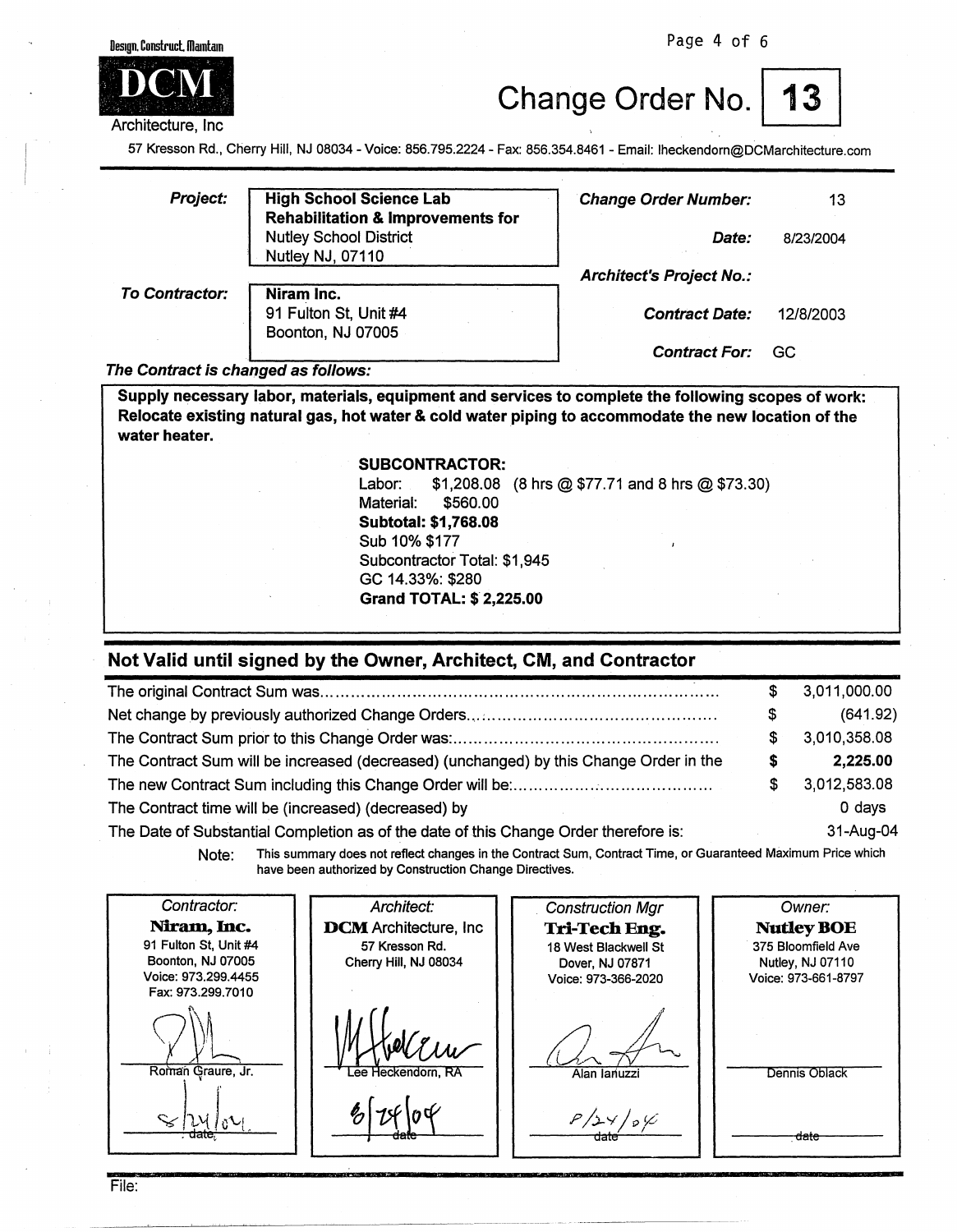

Design, Construct, Maintain

Change Order No.

57 Kresson Rd., Cherry Hill, NJ 08034 -Voice: 856.795.2224 - Fax:.-856.354.8461 - Email: lheckendorn@DCMarchitecture.com

| <b>Project:</b>       | <b>High School Science Lab</b><br><b>Rehabilitation &amp; Improvements for</b><br><b>Nutley School District</b> | <b>Change Order Number:</b><br>Date: | 14<br>8/23/2004 |
|-----------------------|-----------------------------------------------------------------------------------------------------------------|--------------------------------------|-----------------|
| <b>To Contractor:</b> | Nutley NJ, 07110<br>Niram Inc.                                                                                  | <b>Architect's Project No.:</b>      |                 |
|                       | 91 Fulton St, Unit #4<br>Boonton, NJ 07005                                                                      | <b>Contract Date:</b>                | 12/8/2003       |
|                       |                                                                                                                 | <b>Contract For:</b>                 | GC              |

#### **The Contract is changed as follows:**

Pave the existing parking court yard between the science lab wing and the 1970's building: Scope: broom clean, apply tac coat & install 20 tons of binder asphalt in low areas to maintain proper grade. Resurface parking area consisting of. 7,800 sf with 1-1/2" to 2" of FA-BC hot asphalt **Subcontractor price:** \$ 9,900.00 **GC Mark up (10%)** \$ 990.00 **SubTOTAL:** \$ 10,890.00 **Bonds/Insur (4.33%)** \$ 471.54 **GrandTOTAL** \$ **11,361.54** 

## **Not Valid until signed by the Owner, Architect, CM, and Contractor**

|                                                                                        |   | 3,011,000.00 |
|----------------------------------------------------------------------------------------|---|--------------|
|                                                                                        | S | 1,583.08     |
|                                                                                        |   | 3,012,583.08 |
| The Contract Sum will be increased (decreased) (unchanged) by this Change Order in the |   | 11,361.54    |
|                                                                                        |   | 3,023,944.62 |
| The Contract time will be (increased) (decreased) by                                   |   | $0$ days     |
| The Date of Substantial Completion as of the date of this Change Order therefore is:   |   | 31-Aug-04    |

**Note:** This summary does not reflect changes in the Contract Sum, Contract Time, or Guaranteed Maximum Price which have been authorized by Construction Change Directives.

| Contractor:                                | Architect:                   | <b>Construction Mgr</b>                | Owner:                                  |
|--------------------------------------------|------------------------------|----------------------------------------|-----------------------------------------|
| Niram, Inc.                                | <b>DCM</b> Architecture, Inc | Tri-Tech Eng.                          | <b>Nutley BOE</b>                       |
| 91 Fulton St, Unit #4<br>Boonton, NJ 07005 | 57 Kresson Rd.               | 18 West Blackwell St                   | 375 Bloomfield Ave                      |
| Voice: 973.299.4455<br>Fax: 973.299.7010   | Cherry Hill, NJ 08034        | Dover, NJ 07871<br>Voice: 973-366-2020 | Nutley, NJ 07110<br>Voice: 973-661-8797 |
|                                            |                              |                                        |                                         |
| Roman Graure, Jr.                          | Lee Heckendorn, RA           | Alan lanuzzi                           | Dennis Oblack                           |
| पवाट                                       | aate                         | aate                                   | <del>date</del>                         |

File.